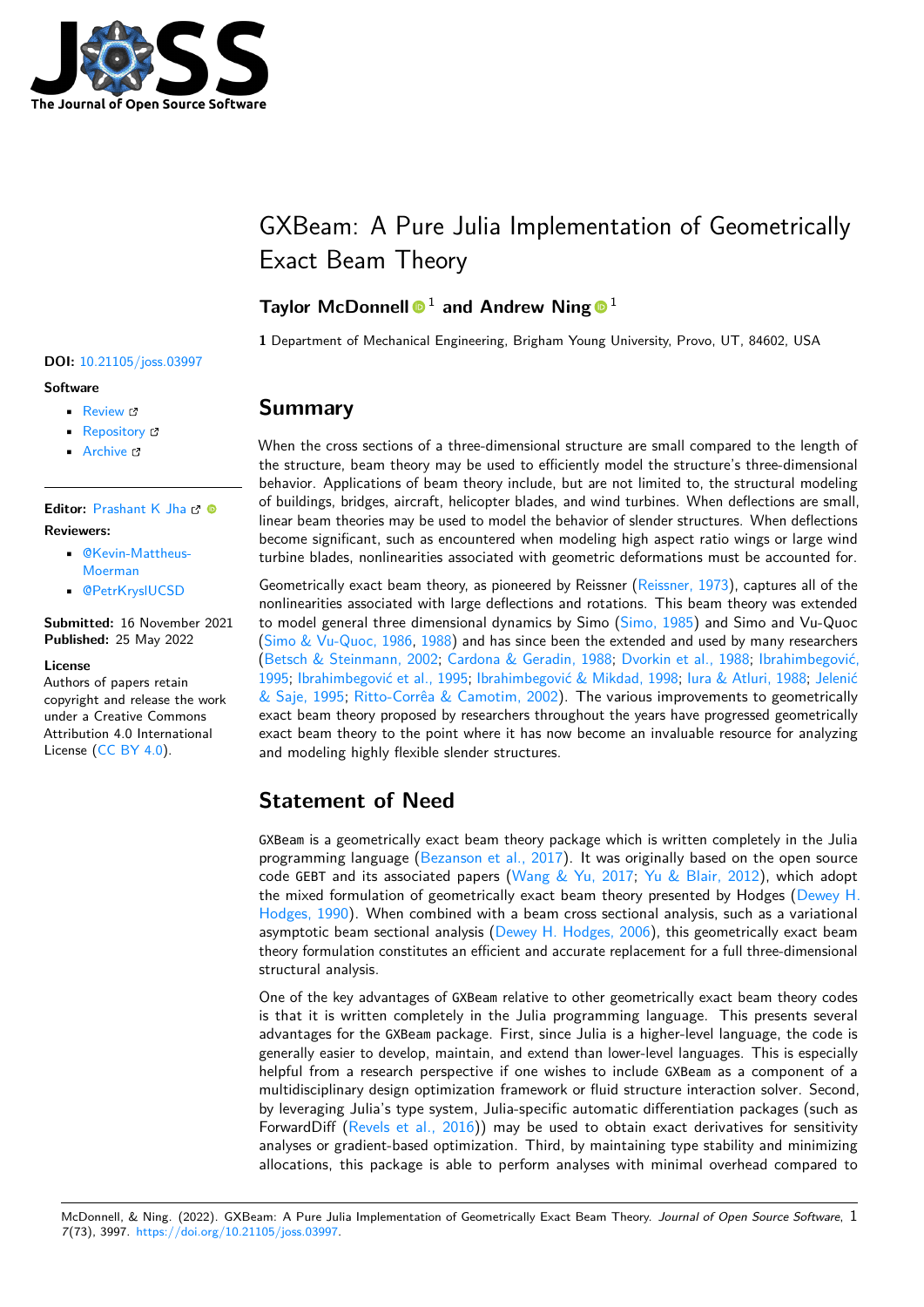

lower-level languages such as C or Fortran. Finally, the code is able to access and use several well-developed Julia-specific packages to enhance its capabilities such as NLsolve [\(Mogensen](#page-2-11) [et al., 2020\)](#page-2-11) for solving nonlinear sets of equations, WriteVTK [\(Polanco, 2021\)](#page-2-12) for writing visualization files, and DifferentialEquations [\(Rackauckas & Nie, 2017\)](#page-2-13) for solving differential equations.

Even if one were to disregard the advantages associated with the use of the Julia language, GXBeam is still one of the most feature-rich open-source geometrically exact beam theory programs available. Rather than restricting analyses to a single beam, GXBeam is able to model complex systems of interconnected nonlinear composite beams. GXBeam also allows for a wide variety of analyses to be performed including linear or nonlinear static, steady state, eigenvalue, and time marching analyses. Loads in GXBeam may be applied to nodes or elements and expressed as arbitrary functions of time. Native support for gravitational loads and reference frame linear/angular velocities and accelerations are also provided. Additionally, GXBeam allows point masses or rigid bodies with potentially time-varying inertial properties to be placed at arbitrary locations throughout each beam assembly.

While GXBeam may be applied to a large number of problems, it has some limitations which should be kept in mind. First, by using the simplest possible shape functions (a combination of constant and linear shape functions), this package avoids using numerical quadrature except when integrating applied distributed loads. As a result, element properties are approximated as constant throughout each beam element and a relatively large number of beam elements may be necessary to achieve grid-independent results. This package also does not currently model cross section warping and therefore should not be used to model open cross sections (such as I, C, or L-beams). The one exception to this rule is if a beam's width is much greater than its height, in which case the beam may be considered to be strip-like (like a helicopter blade). GXBeam also relies on the results of linear cross-sectional analyses and therefore does not model the nonlinear component of the Trapeze effect, which is the tendency of a beam to untwist when subjected to axial tension. This nonlinear effect is typically most important when modeling rotating structures such as helicopter blades due to the presence of large centrifugal forces. It is also more important when modeling strip-like beams than for modeling closed cross-section beams due to their low torsional rigidity.

Despite its current limitations, GXBeam is useful in a variety of situations both as a standalone tool and as a component of a larger analysis framework. Its results are designed to be smooth and continuous, so that the package may be used as part of a gradient-based design optimization framework. The package is also designed to be modular, so that it can be used as part of a fluid-structure interaction framework. It has also been verified and validated using analytical, computational, and experimental results so that users may be reasonably confident that the results predicted by GXBeam are correct (when used within the theoretical limitations of geometrically exact beam theory). These verifications and validations are included as part of the package's documentation so the accuracy of the package can be verified by anyone wishing to use it. In summary, the feature-rich and validated capabilities of GXBeam make it a very useful tool in a variety of use cases for modeling the behavior of highly flexible slender structures.

## **References**

- <span id="page-1-0"></span>Betsch, P., & Steinmann, P. (2002). Frame-indifferent beam finite elements based upon the geometrically exact beam theory. International Journal for Numerical Methods in Engineering, 54(12), 1775–1788. <https://doi.org/10.1002/nme.487>
- <span id="page-1-2"></span>Bezanson, J., Edelman, A., Karpinski, S., & Shah, V. B. (2017). Julia: A fresh approach to numerical computing. SIAM Rev., 59(1), 65–98. <https://doi.org/10.1137/141000671>
- <span id="page-1-1"></span>Cardona, A., & Geradin, M. (1988). A beam finite element non-linear theory with finite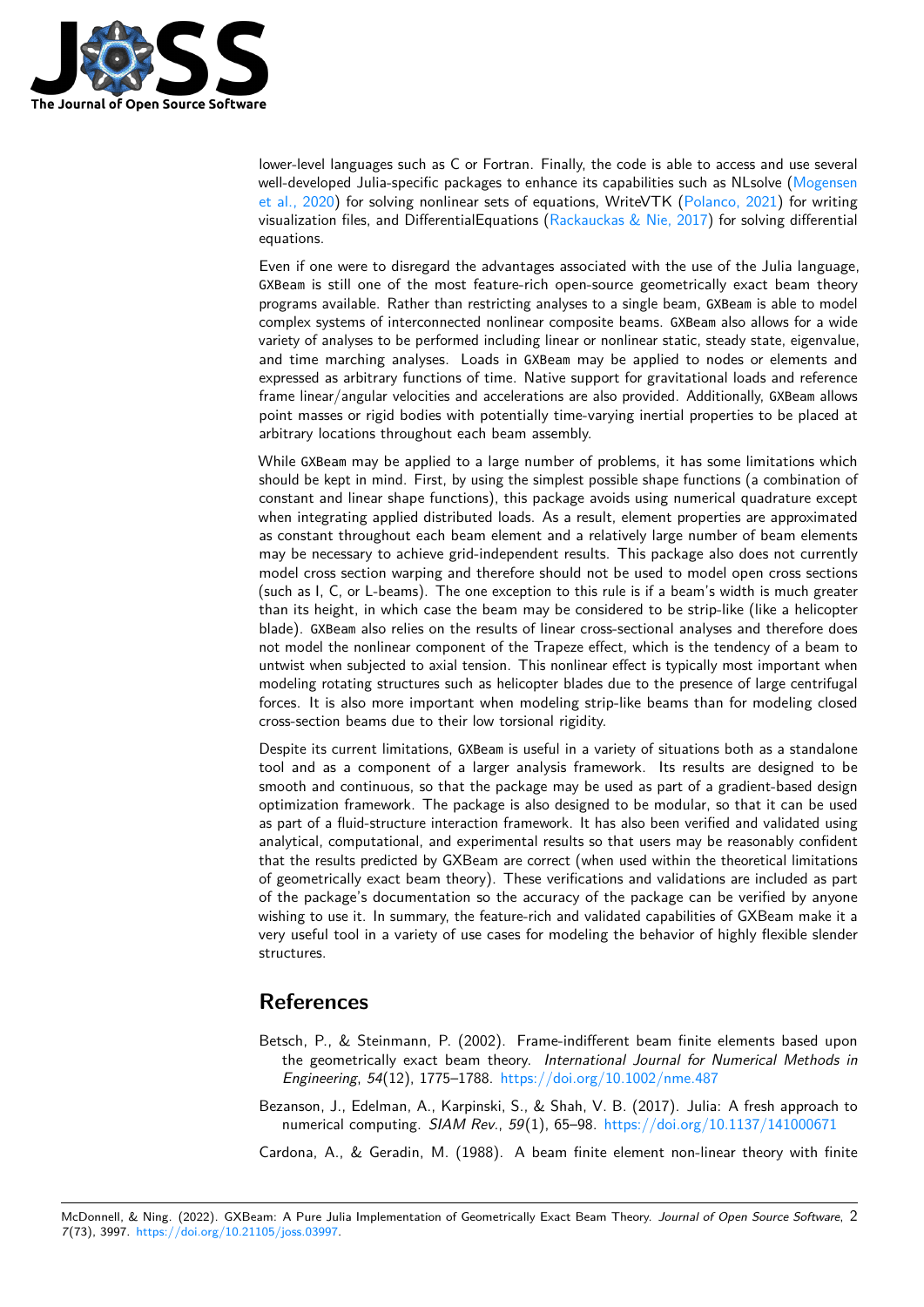

rotations. International Journal for Numerical Methods in Engineering, 26(11), 2403–2438. <https://doi.org/10.1002/nme.1620261105>

- <span id="page-2-1"></span>Dvorkin, E. N., Onte, E., & Oliver, J. (1988). On a non-linear formulation for curved Timoshenko beam elements considering large displacement/rotation increments. International Journal for Numerical Methods in Engineering, 26(7), 1597–1613. [https:](https://doi.org/10.1002/nme.1620260710) [//doi.org/10.1002/nme.1620260710](https://doi.org/10.1002/nme.1620260710)
- <span id="page-2-9"></span>Hodges, Dewey H. (2006). Nonlinear composite beam theory. American Institute of Aeronautics; Astronautics. <https://doi.org/10.2514/4.866821>
- <span id="page-2-8"></span>Hodges, Dewey H. (1990). A mixed variational formulation based on exact intrinsic equations for dynamics of moving beams. International Journal of Solids and Structures,  $26(11)$ , 1253–1273. [https://doi.org/10.1016/0020-7683\(90\)90060-9](https://doi.org/10.1016/0020-7683(90)90060-9)
- <span id="page-2-2"></span>Ibrahimbegović, A. (1995). On finite element implementation of geometrically nonlinear Reissner's beam theory: Three-dimensional curved beam elements. Computer Methods in Applied Mechanics and Engineering,  $122(1)$ ,  $11-26$ . [https://doi.org/10.1016/](https://doi.org/10.1016/0045-7825(95)00724-F) [0045-7825\(95\)00724-F](https://doi.org/10.1016/0045-7825(95)00724-F)
- <span id="page-2-3"></span>Ibrahimbegović, A., Frey, F., & Kožar, I. (1995). Computational aspects of vector-like parametrization of three-dimensional finite rotations. International Journal for Numerical Methods in Engineering, 38(21), 3653–3673. <https://doi.org/10.1002/nme.1620382107>
- <span id="page-2-4"></span>Ibrahimbegović, A., & Mikdad, M. A. (1998). Finite rotations in dynamics of beams and implicit time-stepping schemes. International Journal for Numerical Methods in Engineering, 41(5), 781–814. [https://doi.org/10.1002/\(SICI\)1097-0207\(19980315\)41:5%3C781::](https://doi.org/10.1002/(SICI)1097-0207(19980315)41:5%3C781::AID-NME308%3E3.0.CO;2-9) [AID-NME308%3E3.0.CO;2-9](https://doi.org/10.1002/(SICI)1097-0207(19980315)41:5%3C781::AID-NME308%3E3.0.CO;2-9)
- <span id="page-2-5"></span>Iura, M., & Atluri, S. N. (1988). Dynamic analysis of finitely stretched and rotated threedimensional space-curved beams. Computers  $&$  Structures, 29(5), 875–889. [https://doi.](https://doi.org/10.1016/0045-7949(88)90355-0) [org/10.1016/0045-7949\(88\)90355-0](https://doi.org/10.1016/0045-7949(88)90355-0)
- <span id="page-2-6"></span>Jelenić, G., & Saje, M. (1995). A kinematically exact space finite strain beam model – finite element formulation by generalized virtual work principle. Computer Methods in Applied Mechanics and Engineering, 120(1), 131–161. [https://doi.org/10.1016/0045-7825\(94\)](https://doi.org/10.1016/0045-7825(94)00056-s) [00056-s](https://doi.org/10.1016/0045-7825(94)00056-s)
- <span id="page-2-11"></span>Mogensen, P. K., Carlsson, K., Villemot, S., Lyon, S., Gomez, M., Rackauckas, C., Holy, T., Widmann, D., Kelman, T., Karrasch, D., Levitt, A., Riseth, A. N., Lucibello, C., Kwon, C., Barton, D., TagBot, J., Baran, M., Lubin, M., Choudhury, S., … Macedo, M. R. G. (2020). NLsolve.jl. Zenodo. <https://doi.org/10.5281/zenodo.2682214>
- <span id="page-2-12"></span>Polanco, J. I. (2021). WriteVTK.jl: A Julia package for writing VTK XML files. Zenodo. <https://doi.org/10.5281/zenodo.3722891>
- <span id="page-2-13"></span>Rackauckas, C., & Nie, Q. (2017). DifferentialEquations.jl – A performant and feature-rich ecosystem for solving differential equations in Julia. Journal of Open Research Software, 5(1). <https://doi.org/10.5334/jors.151>
- <span id="page-2-0"></span>Reissner, E. (1973). On one-dimensional large-displacement finite-strain beam theory. Studies in Applied Mathematics, 52(2), 87–95. <https://doi.org/10.1002/sapm197352287>
- <span id="page-2-10"></span>Revels, J., Lubin, M., & Papamarkou, T. (2016). Forward-mode automatic differentiation in Julia. arXiv:1607.07892 [Cs.MS]. <https://arxiv.org/abs/1607.07892>
- <span id="page-2-7"></span>Ritto-Corrêa, M., & Camotim, D. (2002). On the differentiation of the Rodrigues formula and its significance for the vector-like parameterization of Reissner-Simo beam theory. International Journal for Numerical Methods in Engineering, 55(9), 1005–1032. [https:](https://doi.org/10.1002/nme.532) [//doi.org/10.1002/nme.532](https://doi.org/10.1002/nme.532)